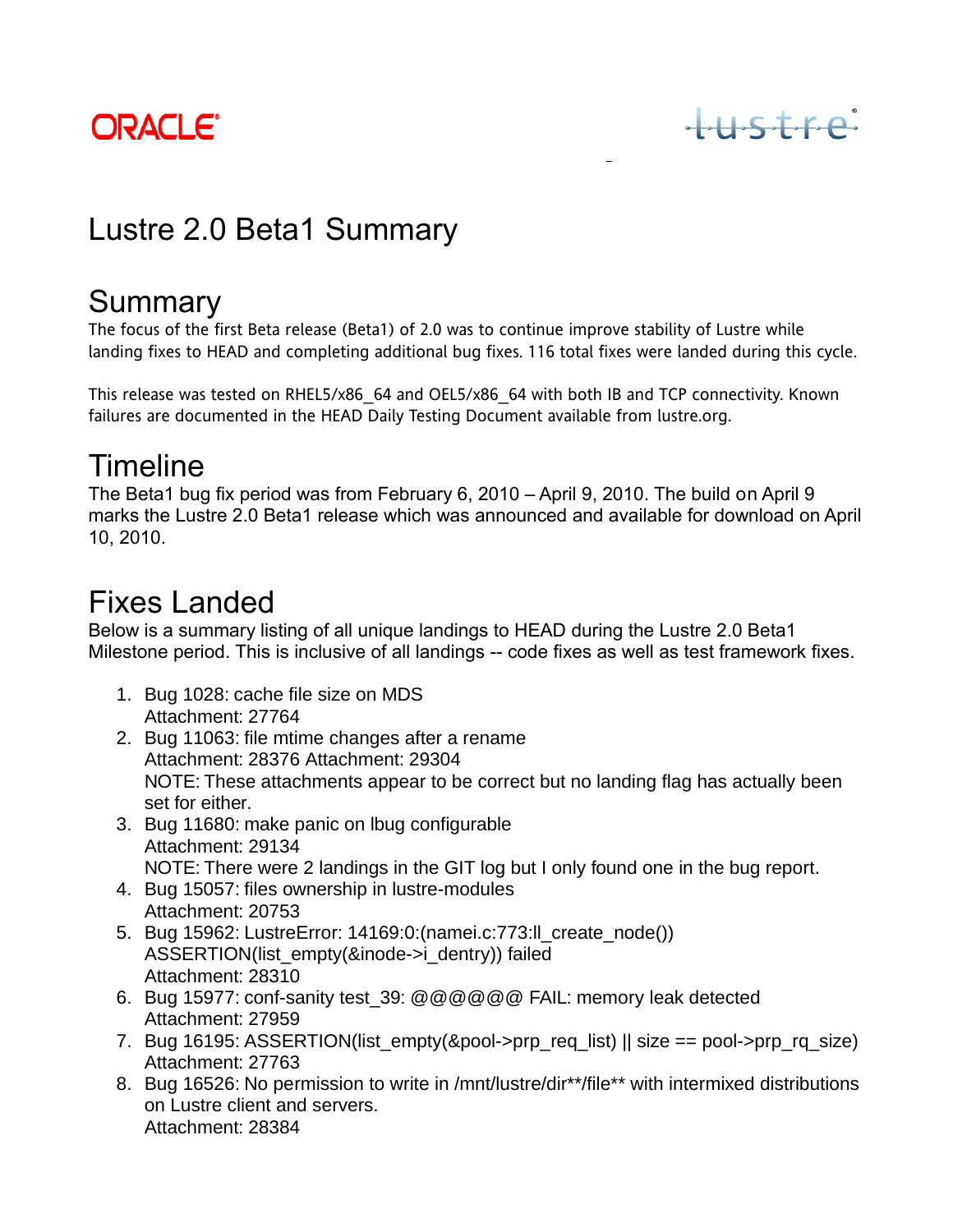- 9. Bug 16680: BUG in ldiskfs/mballoc.c:3636 ldiskfs\_mb\_release\_inode\_pa() Attachment: 28170
- 10.Bug 16721: 4\*racer.sh: osd\_object\_ref\_del()) ASSERTION(inode->i\_nlink > 0) Attachment: 28819
- 11.Bug 16909: Console message cleanup Attachment: 28032
- 12.Bug 17197: ll\_read\_ahead\_pages()) ASSERTION(page\_idx > ria->ria\_stoff) failed Attachment: 27949
- 13.Bug 17591: refactor acc-sm Attachment: 26140
- 14.Bug 17660: possible deadlock between &obd->obd\_processing\_task\_lock and &export->exp\_lock Attachment: 28474
- 15.Bug 17670: find -type f performance degradation with 2.0 servers Attachment: 28761
- 16.Bug 17952: --with-linux requires a FQPN but does not enforce it Attachment: 28571
- 17.Bug 18030: replay-single.sh test\_33a hang during mds\_client\_add Attachment: 28142
- 18.Bug 19069: ASSERTION(strlen(rm\_entry->name) == rm\_entry->namelen) failure on umount of OST Attachment: 28280
- 19.Bug 19208: sanity.sh: FAIL: test\_52a lsattr Attachment: 28845 Attachment: 29350
- 20.Bug 19505: Changelogs: SATTR not raised if CREATE not acknowledged Attachment: 27961
- 21.Bug 19944: error writing to file /proc/sys/lnet/debug\_mb Attachment: 29003
- 22.Bug 20057: Autovetting and test-framework enhancements Attachment: 28393 Attachment: 28585
- 23.Bug 20101: sanity.sh 27w does not work as expected, but still does not fail Attachment: 28111
- 24.Bug 20315: Use libexecdir for scripts Attachment: 27264
- 25.Bug 20339: HEAD does not compile for ppc Attachment: 25178
- 26.Bug 20383: configure fails with syntax error Attachment: 26864
- 27.Bug 20433: mdsrate fails to write after 1.3+M files opened Cray XT3 Attachment: 28782
- 28.Bug 20492: allow llverdev/llverfs to handle media errors better Attachment: 28685
- 29.Bug 20562: increase LUSTRE\_SEQ\_META\_WIDTH to keep FLD compact Attachment: 26675
- 30.Bug 20647: replay-single FAIL: test\_53f failed with 2 Attachment: 28808 Attachment: 29001 NOTE: There were 2 landings referenced in the bug report but only 1 landing in the GIT log. They were probably just lumped into a single landing but this is an assumption.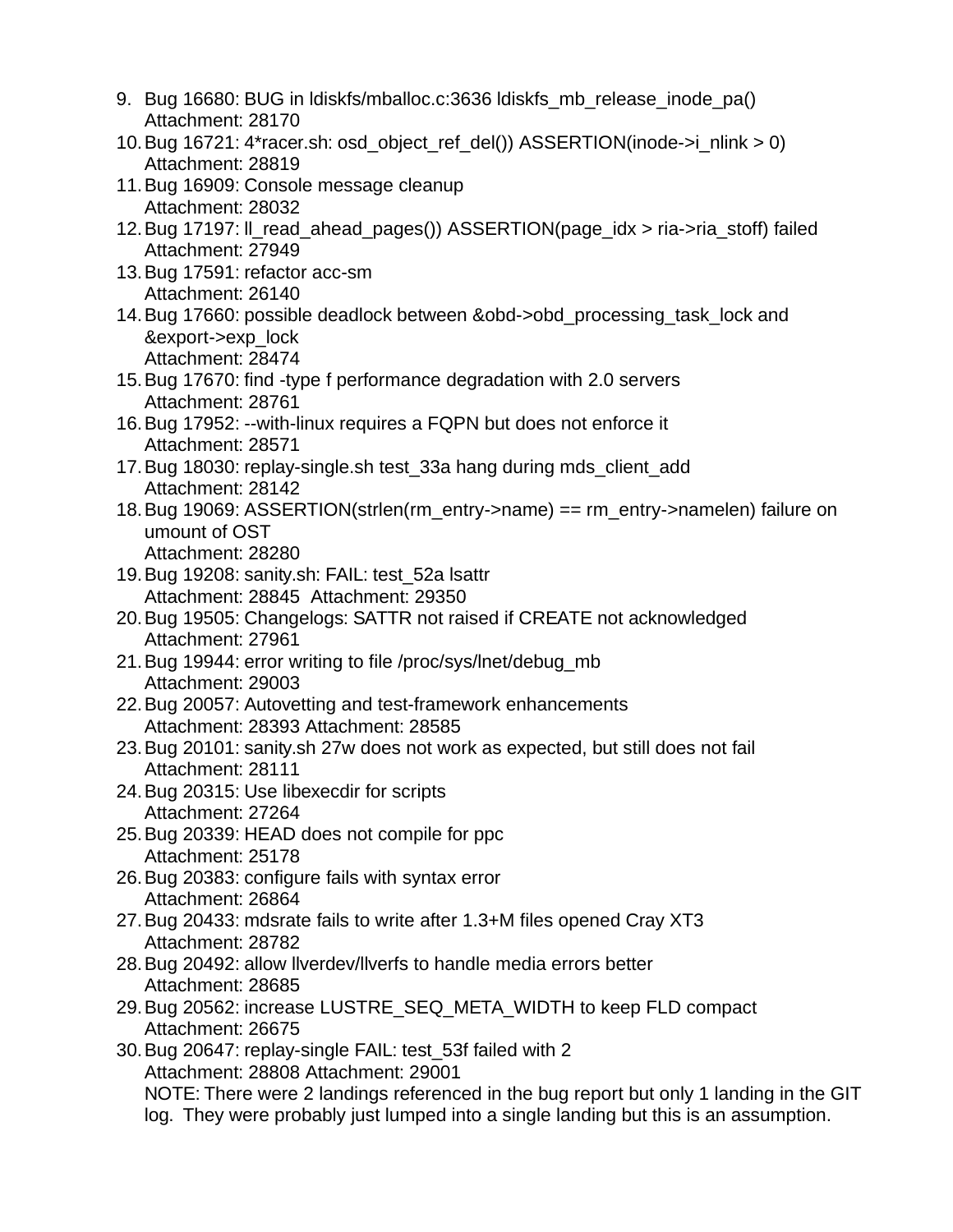- 31.Bug 20680: replay-vbr test\_0r: @@@@@@ FAIL: time not changed Attachment: 28997
- 32.Bug 20731: 1.8<->2.0 interop: error: llapi\_obd\_statfs(): Inappropriate ioctl for device (- 25)
	- Attachment: 28450
- 33.Bug 20738: FC11 support in Yala is needed Attachment: 28626
- 34.Bug 20814: enable frame pointers in our kernels Attachment: 26013
- 35.Bug 20837: incomplete test output for ost-pools Attachment: 28541
- 36.Bug 20878: yala test start timed out Attachment: 28690
- 37.Bug 20984: sanity test\_27o: @@@@@@ FAIL: mdt-s : inodes count OLD 236 NEW 236

- 38.Bug 20989: (lov\_merge.c:74:lov\_merge\_lvb()) ASSERTION(spin\_is\_locked(&lsm- >lsm\_lock)) failed (SR 71691004) Attachment: 28751
- 39.Bug 20997: Cannot send after transport endpoint shutdown Attachment: 28414
- 40.Bug 21049: sanity test\_27p: @@@@@@ FAIL NOTE: Robert noted that this was a missed change from a previous patch but the attachment is not referenced, so I'm not sure which one this relates to.
- 41.Bug 21066: ost-pools test\_14: @@@@@@ FAIL: /mnt/lustre/d0.ostpools/d14/dir1/file46 not allocated from OSTs 0. Attachment: 28540
- 42.Bug 21097: metadata-updates : @@@@@@ FAIL: md5sum verification failed Attachment: 28381
- 43.Bug 21106: client softlock up in rm command during recovery-mds-scale Attachment: 28261
- 44.Bug 21147: mdsrate-create-large test\_4: @@@@@@ FAIL: quotacheck has failed: **EBUSY**

Attachment: 28099

- 45.Bug 21255: parallel-scale: short timeout Attachment: 28661
- 46. Bug 21278: ASSERTION(fid\_is\_igif(dst)  $\parallel$  fid\_ver(dst) == 0) failed: [0x6d6d69747465640a:0x7f000000:0x181ffff] running fs\_test Attachment: 28034 Attachment: 28363
- 47.Bug 21380: make dist seems to exclude the "darwin" bits Attachment: 28635
- 48.Bug 21396: LNET soft lockups in socknal\_cd thread Attachment: 28397
- 49.Bug 21406: Applications stuck in jbd2\_log\_wait\_commit during exit Attachment: 28090
- 50.Bug 21411: recovery-small test\_17 hang Attachment: 28141
- 51.Bug 21454: cl\_io\_prepare\_write()) ASSERTION(cl\_page\_in\_io(page, io)) failed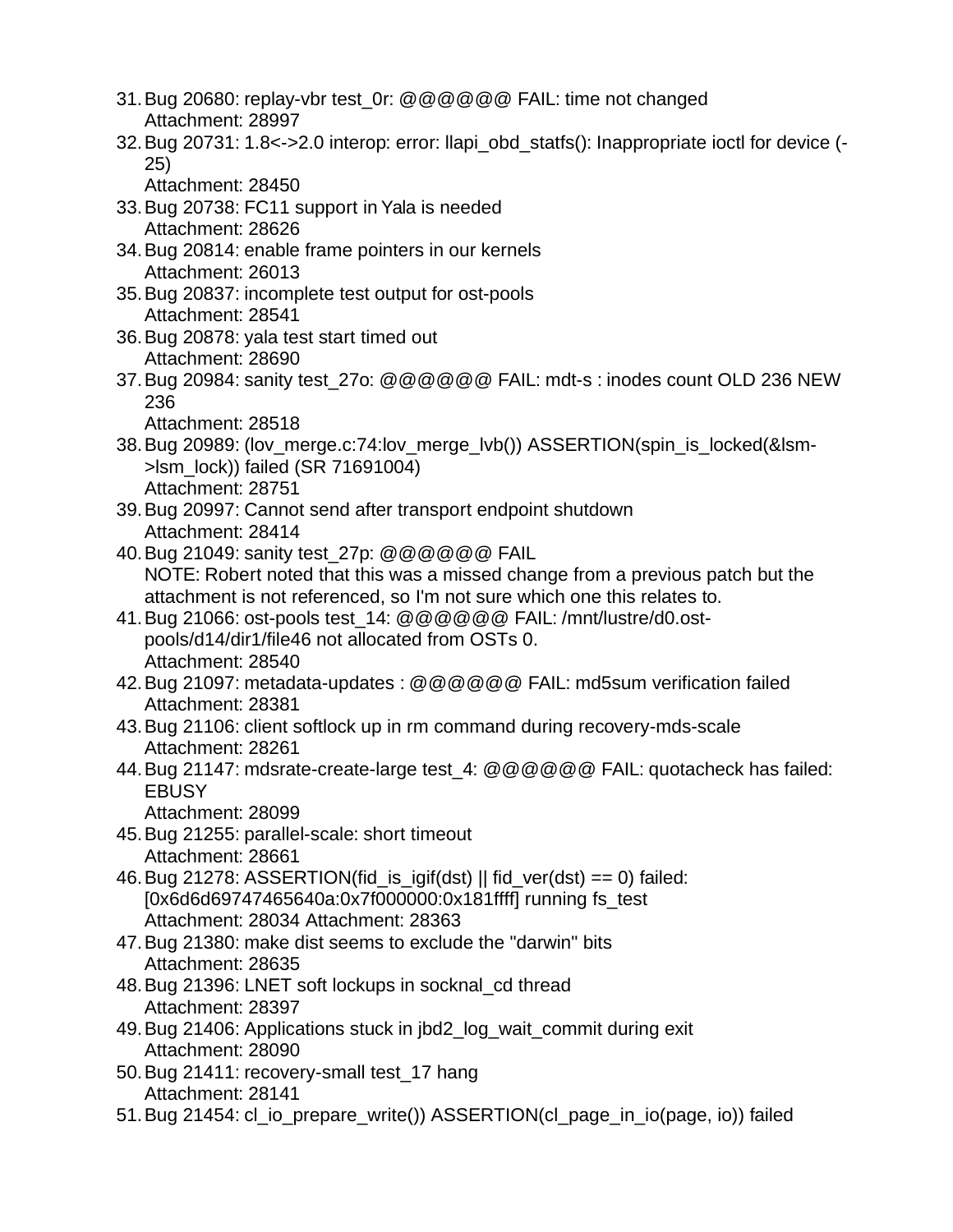- 52.Bug 21476: Unable to handle kernel NULL pointer dereference at 0000000000000000 RIP: [<ffffffff88a7aca4>] :mds:\_\_mds\_lov\_synchronize+0x444/0x2740 Attachment: 29166
- 53.Bug 21485: kernel oops in mdt\_handle\_common, replay-single test 70b Attachment: 28706 Attachment: 28750
- 54.Bug 21486: ASSERTION(ev->md.start == req->rq\_repbuf) failed Attachment: 28398
- 55.Bug 21500: 2.6.31-fc12 patchless client support Attachment: 27315 Attachment: 27313 Attachment: 27311
- 56.Bug 21501: posix lock does not failed at eviction Attachment: 28709 Attachment: 28709 reverted Attachment: 28709 (again)
- 57.Bug 21502: symlink compatibility between 1.6 and 2.0 Attachment: 29314
- 58.Bug 21527: use RPMs %configure macro in our lustre.spec file Attachment: 28250 Attachment: 29179 Attachment: 29402 NOTE: There is a 4th landing referenced in the GIT log but no specific entry for it in the

#### bug.

- 59.Bug 21551: racer, (cl\_page.c:233:cl\_page\_gang\_lookup()) slice != NULL Attachment: 28178
- 60.Bug 21564: e2fsck should warn when MMP update interval is extended Attachment: 27897
- 61.Bug 21636: performance-sanity.sh: FAIL: test\_8 test\_8 failed with 1; client evicted due to a lock blocking callback time out Attachment: 29219
- 62.Bug 21666: Building lustre fails on SUSE10 SP2 with Ofed v1.4.1 Attachment: 27932
- 63.Bug 21669: RHEL4, RHEL5 & OEL5 ia64 builds fail for both patched and patchless Attachment: 27713
- 64.Bug 21718: Unable to handle kernel NULL pointer dereference at 0000000000000010 RIP: [<ffffffff88742699>] :obdclass:lu\_context\_key\_get+0x49/0x60 Attachment: 28162
- 65.Bug 21738: conf\_sanity.sh: error: conf\_param: No such device Attachment: 27829
- 66.Bug 21754: suse releases rpms which have a different name than their version Attachment: 27838
- 67.Bug 21829: llobdstat is broken on Lustre 1.8.1 Attachment: 28152
- 68.Bug 21835: performance\_sanity: No space left on device Attachment: 28440
- 69.Bug 21853: Build problem with cfs\_spin\_lock\_nested when CONFIG\_DEBUG\_LOCK\_ALLOC=y Attachment: 28165
- 70. Bug 21877: ASSERTION(list\_empty(&req->rq\_timed\_list)) failed Attachment: 29131
- 71.Bug 21881: mdt\_num\_threads tuning Attachment: 28465 NOTE: An additional landing was done but no bugzilla reference for it. It appears to be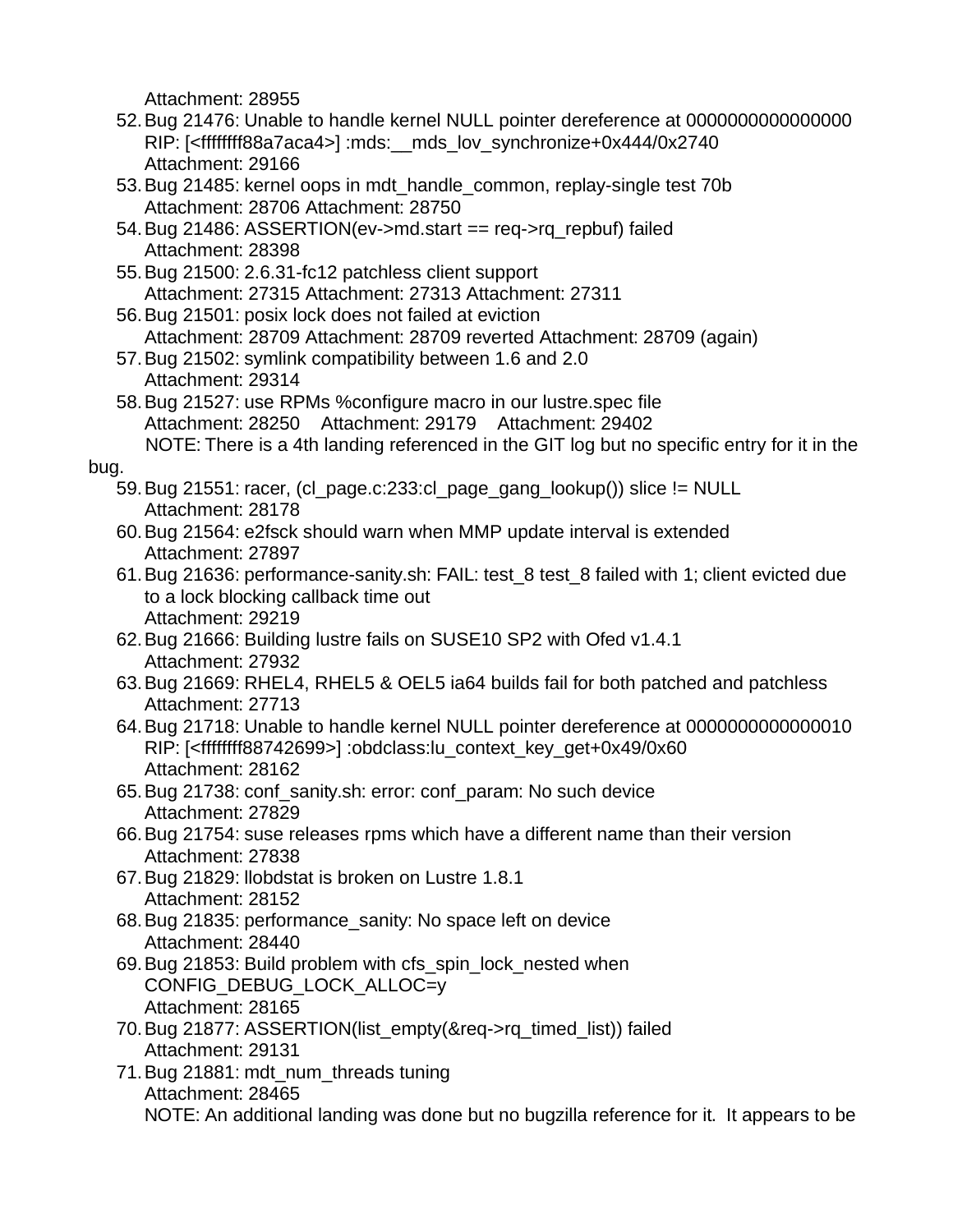for the same patch.

- 72.Bug 21882: lru resize SLV can get stuck Attachment: 28243 Attachment: 28382
- 73.Bug 21888: simul: timeout Attachment: 29099
- 74.Bug 21900: ost-pools test\_25: @@@@@@ FAIL: /mnt/lustre/d0.ost-pools/d25/file1 not allocated from OSTs 0.

Attachment: 28206 Attachment: 28791

- 75.Bug 21911: kiblnd\_check\_sends() should always be called with a ref on conn (was: double release of ibc\_lock in o2iblnd) Attachment: 28360
- 76.Bug 21919: quota -v hangs when OST's are failing over Attachment: 28735
- 77. Bug 21927: interop: replay-vbr test 8e: @@@@@@ FAIL: Restart of mds failed Attachment: 28902
- 78.Bug 21932: parallel-scale test\_ior: @@@@@@ FAIL: ior failed! 1, no space left on device

Attachment: 28375

79.Bug 21948: NFSv3 parallel-scale test\_parallel\_grouplock subtests failed: Inappropriate ioctl for device.

Attachment: 28240

- 80.Bug 21957: debug\_mb not initialized on Lustre 2.0 client node (kernel 2.6.31) Attachment: 28945
- 81.Bug 21966: can not mount mdt after umount Attachment: 28290
- 82.Bug 21968: conf\_sanity mount.lustre: mount /dev/sdb1 at /mnt/mds1 failed: Operation already in progress Attachment: 28318
- 83.Bug 21982: long file truncate problem Attachment: 28326
- 84.Bug 21986: racer: MDS crashed at mdt\_reint\_open()) ASSERTION(!created) failed Attachment: 28732
- 85.Bug 21988: test 23: client hang when close a file after mds crash Attachment: 28473
- 86.Bug 22030: "link\_ea add failed -28" error messages during testing Attachment: 28718
- 87.Bug 22033: IOR data check error NOTE: landing to make ext3 default but no reference in the bugzilla report.

88.Bug 22069: ost-pools test\_23: FAIL: dd did not fail with EDQUOT Attachment: 29057

- 89.Bug 22070: conf-sanity test 20 hung at remounting 'ro' lustre on /mnt/lustre Attachment: 28627
- 90.Bug 22074: Incorrect triggering of synchronous IO by OSC Attachment: 20603
- 91.Bug 22079: Moving definition of cfs\_trace\_buf\_type\_t conflicts with Darwin/Winnt definition

```
Attachment: 28807
```
92.Bug 22097: mount.lustre fails to pass some options to mount()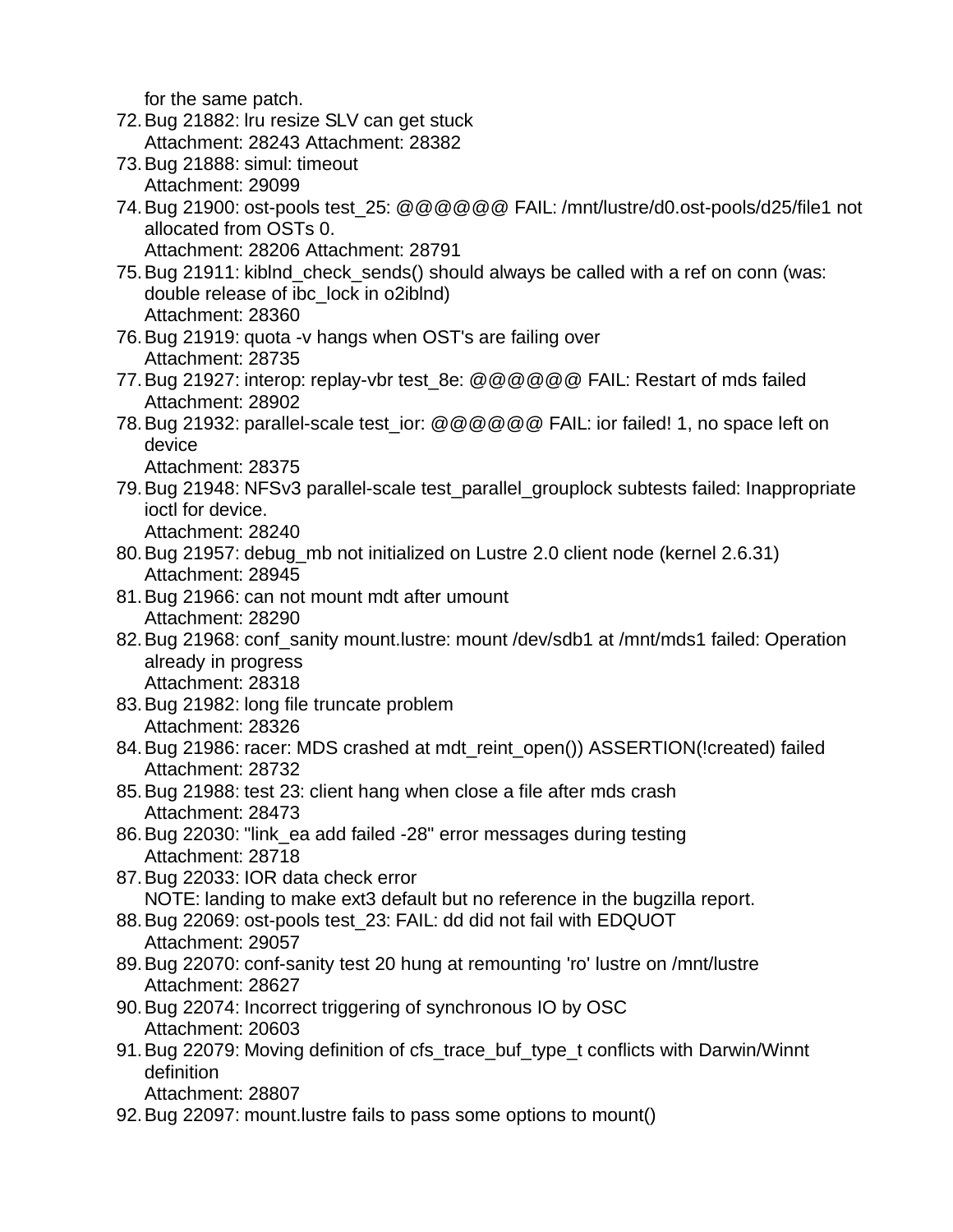- 93.Bug 22126: ost-pools: multiple tests failed Attachment: 28849
- 94.Bug 22127: lustre 1.8.2 lfs permissions Attachment: 28780
- 95.Bug 22147: Fix a typo in echo client which causes echo client always sends INTENT dlm lock

Attachment: 28639

- 96.Bug 22169: recovery\_mds\_scale : failed Attachment: 28756 Attachment: 28757
- 97.Bug 22181: interval\_erase does not update maxhigh properly Attachment: 28681
- 98.Bug 22187: NULL dereference in ll\_setxattr() if value = NULL Attachment: 29196
- 99.Bug 22190: Oops: RIP: obdfilter:filter\_map\_remote\_to\_local+0x1df/0x320 Attachment: 29362
- 100. Bug 22225: cleanup test banners Attachment: 28729 Attachment: 29138
- 101. Bug 22235: llapi\_uuid\_match() prints bogus error message on upgraded filesystem
	- Attachment: 29151 Attachment: 29153
- 102. Bug 22258: remove "old school" build Attachment: 28855
- 103. Bug 22261: sanity test\_34f: @@@@@@ FAIL: /tmp/f34f not 48000 bytes Attachment: 28876
- 104. Bug 22272: recovery\_random\_scale failed on OSS for ASSERTION(led- >led\_lcd)

Attachment: 28851

105. Bug 22273: recovery\_random\_scale failed on OSS for ASSERTION(led- >led\_lcd)

Attachment: 28893

- 106. Bug 22299: "lctl --device %lustre-MDT0000 readonly" does not work properly Attachment: 29169
- 107. Bug 22312: write\_bytes are missing in obdfilter stats Attachment: 29331 Attachment: 29427

NOTE: Another landing is referenced in the GIT log which appears related to attachment 29331.

- 108. Bug 22319:statahead in parallel-scale-nfsv3 failed Attachment: 28986
- 109. Bug 22327: "lfs df" does not print stats for all mountpoints Attachment: 29333
- 110. Bug 22334: swap the declarations for OBD\_FAIL\_MDS\_READLINK\_EPROTO and OBD\_FAIL\_MDS\_OPEN\_WAIT\_CREATE Attachment: 29137
- 111. Bug 22342: do\_statahead\_enter() ASSERTION(dchild == \*dentryp) failed Attachment: 29011
- 112. Bug 22359: LBUG: (filter.c:1942:filter\_iobuf\_get()) ASSERTION(thread\_id < filter->fo\_iobuf\_count) failed